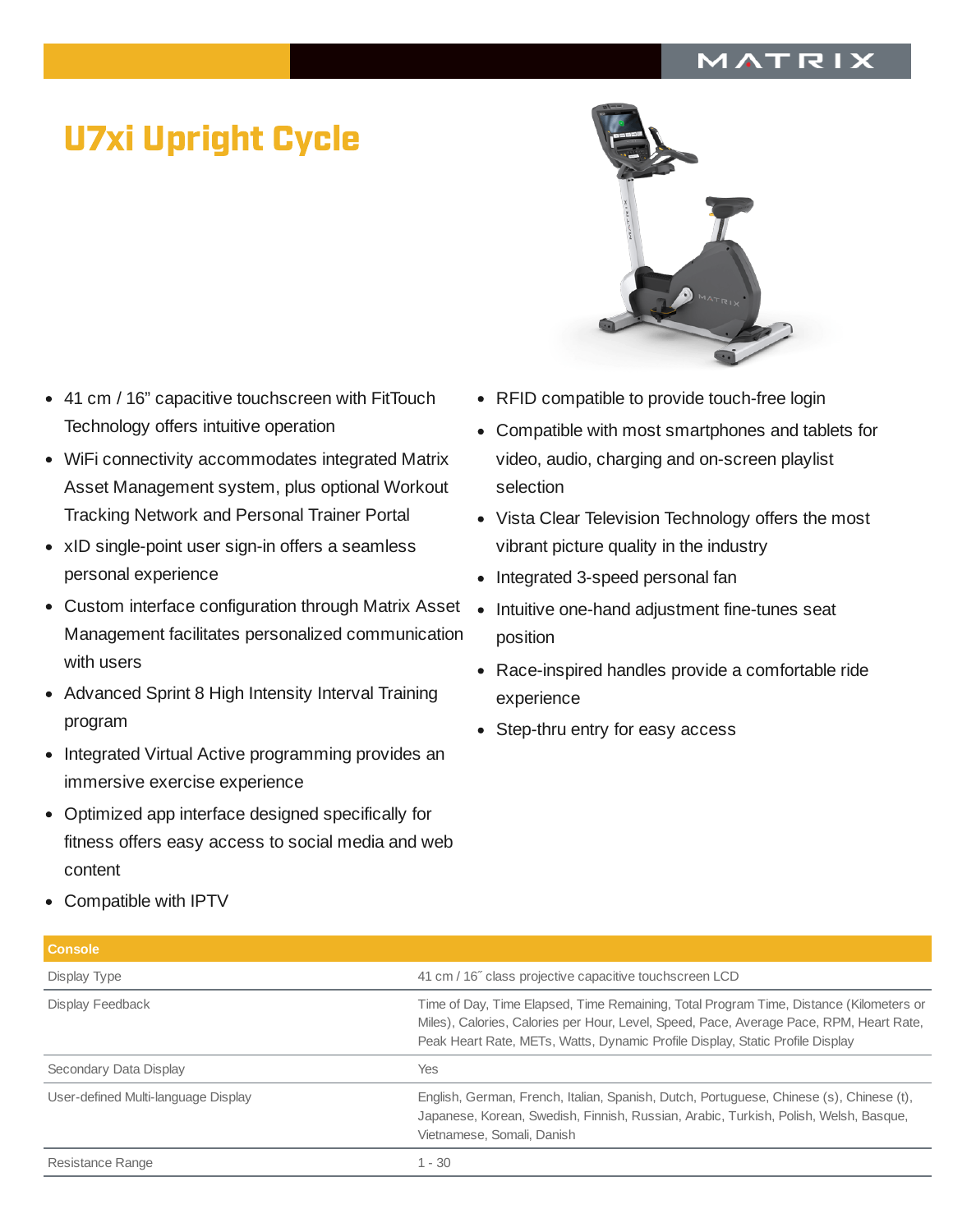| CSAFE Ready-FitLinxx <sup>™</sup> Certified   | Yes                                                |
|-----------------------------------------------|----------------------------------------------------|
| <b>IPTV Compatible</b>                        | Yes                                                |
| Pro:Idiom Compatible                          | Yes                                                |
| FitTouch™ Technology                          | Yes                                                |
| One-button Start                              | Yes                                                |
| On-the-fly Program Change                     | Yes                                                |
| Integrated Vista Clear™ Television Technology | Yes                                                |
| FITCONNEXION™ Ready                           | <b>No</b>                                          |
| WiFi Enabled                                  | Yes                                                |
| <b>Bluetooth Enabled</b>                      | Yes                                                |
| Connects to Apple Watch                       | Yes                                                |
| iPod® / iPhone® Compatible                    | Made for iPod, iPhone                              |
| Multimedia Playback                           | Compatible with most tablet and smartphone systems |
| Personal Fan                                  | Yes                                                |
| Personal Trainer Portal Compatible            | Yes                                                |
| <b>USB Port</b>                               | Yes                                                |
| Virtual Active™ Compatible                    | Included                                           |
| Asset Management Compatible                   | Included                                           |
| Workout Tracking Network Compatible           | Yes                                                |
| Web Connectivity                              | Custom app interface in addition to web browser    |
| Facility Communication Portal/Calendar        | Programmed through Asset Management                |
| RFID Compatible                               | Included                                           |

| <b>Features</b>            |                                         |
|----------------------------|-----------------------------------------|
| Contact & Telemetric HR    | Yes                                     |
| Handlebar Design           | Molded racing design with elbow support |
| Integrated Arm Rests       | Yes                                     |
| Remote Resistance Controls | <b>Yes</b>                              |
| <b>Bottle Holder</b>       | Yes                                     |
| Pause Function             | Yes                                     |

| Frame                    |                              |
|--------------------------|------------------------------|
| Available Colors         | Iced Silver or Matte Black   |
|                          |                              |
| <b>Resistance System</b> |                              |
| Resistance System        | Brushless generator          |
|                          |                              |
| <b>Tech Specs</b>        |                              |
| Reading Rack             | Yes                          |
| Crank Design             | Three piece with forged arms |